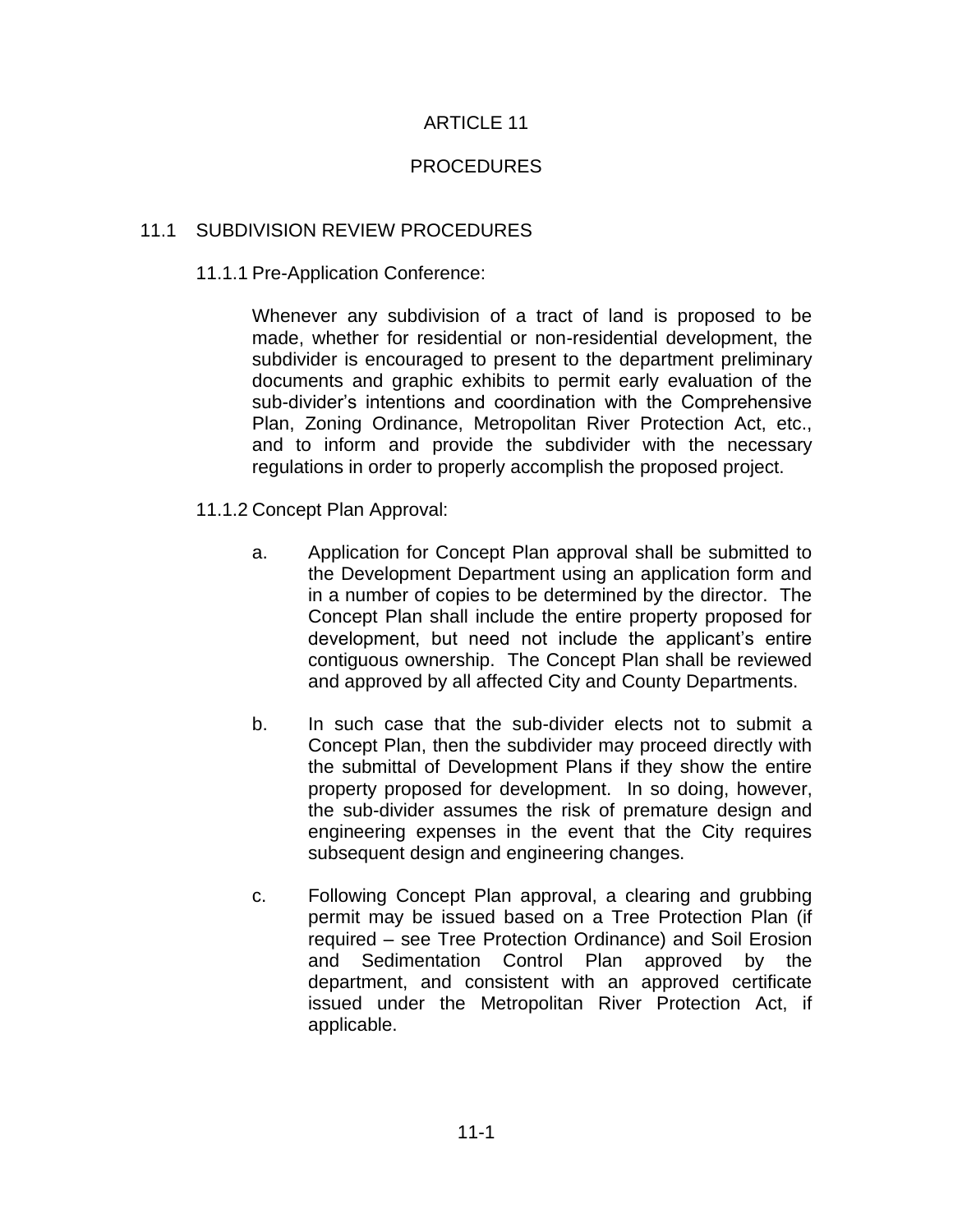- d. Copies of the approved Concept Plan shall be provided to the department for permanent record, in a number as determined by the director.
- 11.1.3 Development Plans Approval for Subdivisions:
	- a. An application for Development Plans approval and issuance of a development permit shall be submitted to the department using an application form and in a number of copies as determined by the director. The Development Plans may encompass a portion of a property included with an approved Concept Plan. However, if no concept Plan has been approved, the Development Plans must include the entire property being developed and having the same zoning. The application shall include the Preliminary Plat and construction drawings. All construction drawings and other engineering data shall be prepared and sealed by a professional engineer or landscape architect currently registered in the State of Georgia, in accordance with the provisions of Georgia Law.
	- b. Following submission to the Planning Director of a Preliminary Plat and all drawings required for development permit review, a grading permit may be issued at the developer's request based on a Soil Erosion and Sedimentation Control Plan, Hydrology Study, and related construction drawings. The grading permit shall be limited to the area included within the Development Plans and may be further conditioned as deemed appropriate or necessary pending development permit approval.
	- c. The director shall indicate on a review copy of the drawings or in a written memorandum all comments related to compliance of the Development Plans with these Regulations, principles of good design, the Zoning Ordinance, conditions of zoning approval, and the regulations of other City departments and State agencies as appropriate. The director shall have final staff authority to determine the applicability of any and all comments under these Development Regulations, the Zoning Ordinance or conditions of zoning approval.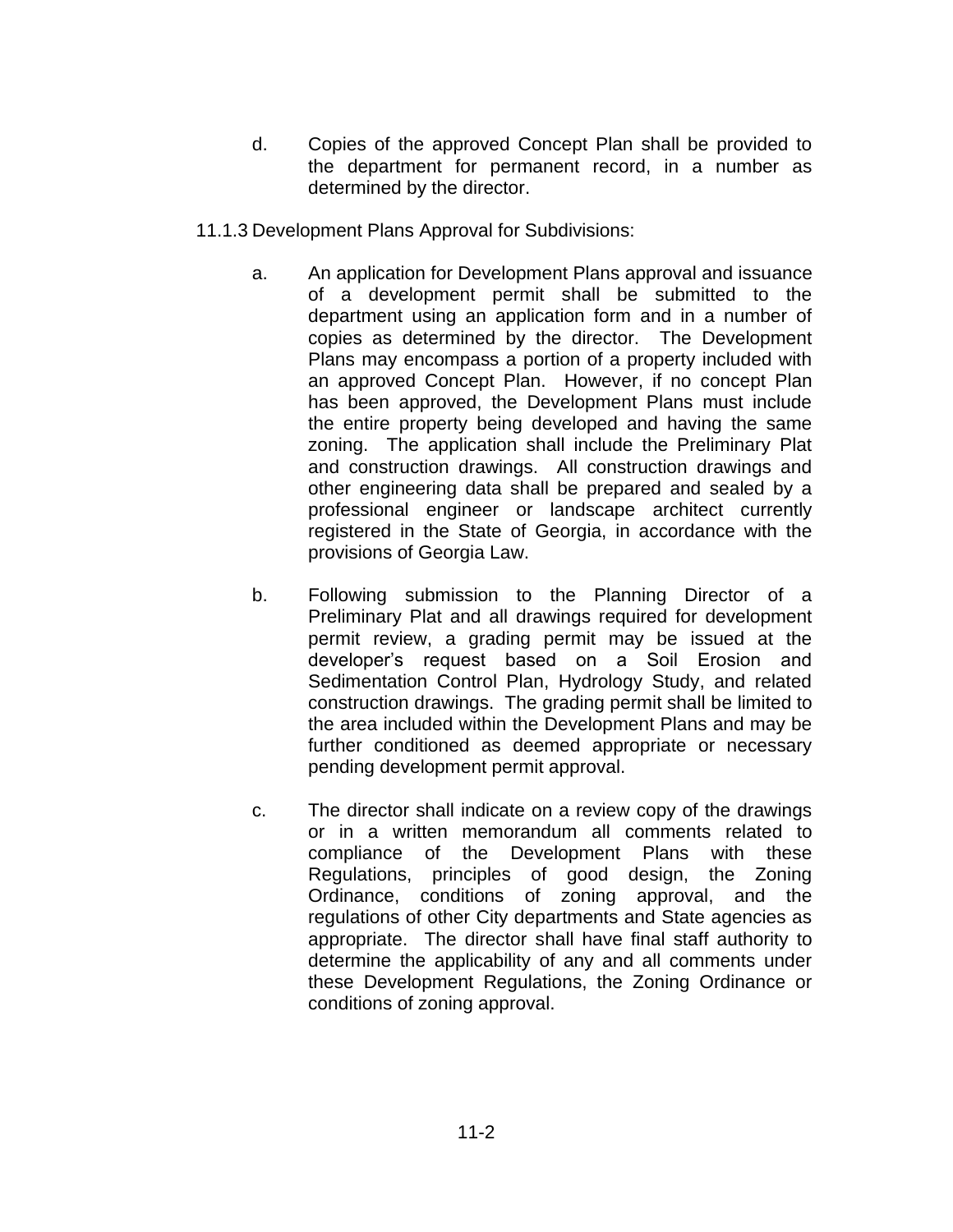- d. The director may not approve any Preliminary Plat whereon is shown a lot which would present particularly unusual difficulties for construction of a building, which would clearly require a variance to be reasonably usable, or which is otherwise "un-buildable" because of its un-usability, whether due to the presence of floodplain, unusual configuration, lack of public utilities or for any other reason. A House Location Plan (HLP) may be required to be filed as a part of the Preliminary Plat approval to substantiate the build ability of any such difficult or unusual lot.
- e. The sub-divider shall be responsible for compliance with all codes, regulations and zoning requirements and for the satisfaction of all of the noted and written comments of the director.
- f. Should an applicant disagree with the findings or final review comments of the director or of any other city department, concluding that factual or interpretive errors have been made, the following appeal procedure shall be followed to resolve the issues.
	- (1) Submit to the Department of Planning and Development a written statement clearly defining the nature of the disagreement, the specific reference to the sections of the regulations (i.e., Sewer Regulations, Development Regulations, etc.) at issue, and the applicant's own opinion.
	- (2) Should the department under appeal fail to respond within ten (10) working days from the date of transmittal of the appeal by the Department of Planning and Development, the department shall automatically forward a copy of the appeal to the Board of Commissioners for the final action in their normal course of business.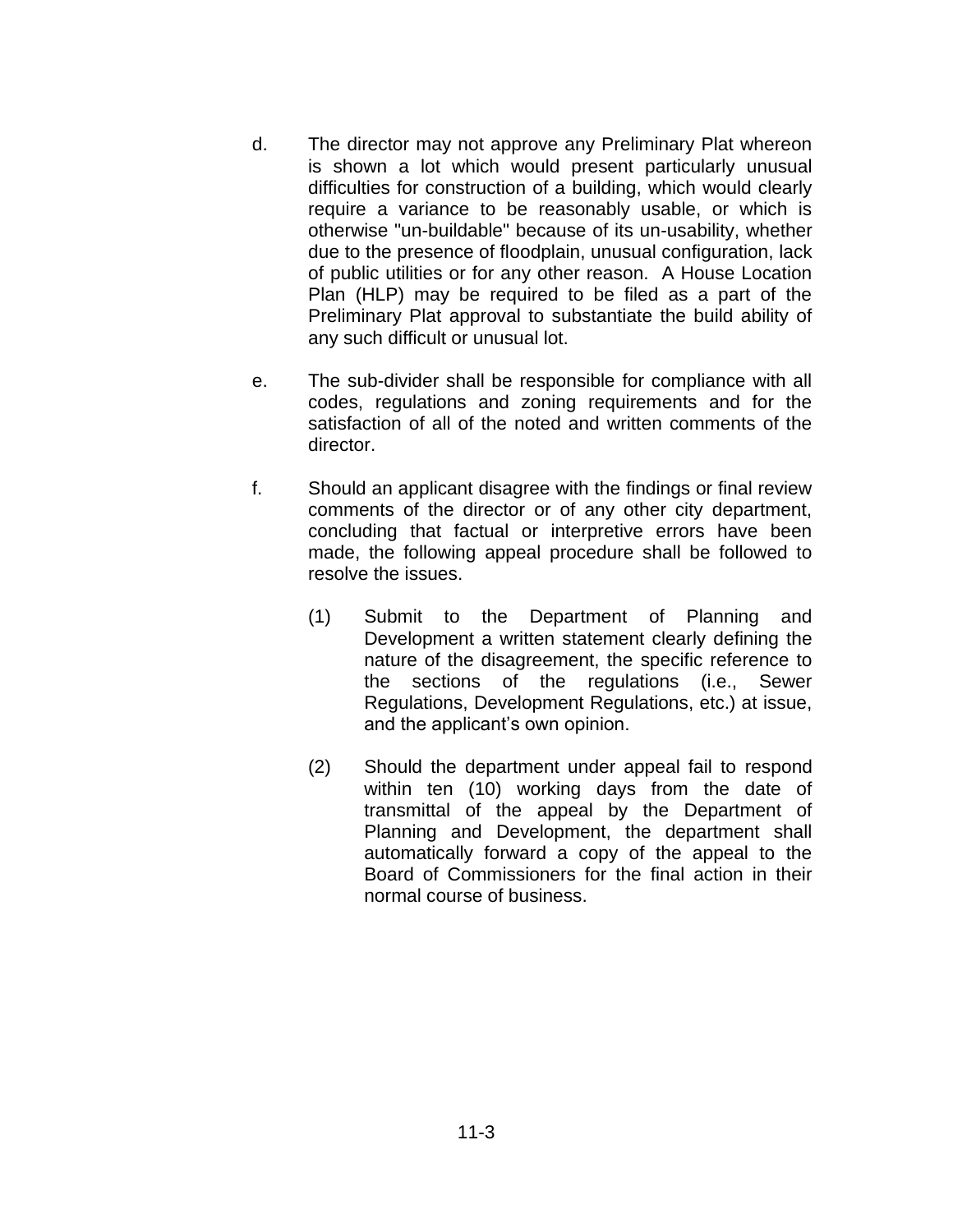g. When the director has determined that the plat and other Development Plans are in compliance with all applicable city or county regulations and zoning requirements and approval has been received from all affected city or county departments, he/she shall sign and date a CERTIFICATE OF DEVELOPMENT PLANS APPROVAL stamped or printed on a reproducible copy of the plat. Approved copies of the approved plat and Development Plans shall be transmitted to the applicant and retained by the department for its records. Following the above approval by all affected city or county department, a Development Permit shall be issued at the developer's request to begin construction activities based on the approved development plans.

11.1.4 Final Plat Approval:

- a. When the provisions of these Regulations have been complied with, the sub-divider may submit to the department an application for Final Plat approval, using an application form and in a number of copies as determined by the director.
- b. The director shall indicate on a review copy of the plat or in a written memorandum all comments related to compliance of the Final Plat with these Regulations, the Zoning Ordinance, conditions of zoning approval, and the regulations of other City departments and State agencies as appropriate. The director shall have final staff authority to determine the applicability of any and all comments under these Development Regulations, the Zoning Ordinance or conditions of zoning approval.
- c. The director may not approve any Final Plat whereon is shown or by which is otherwise created a lot which would present particularly severe and unusual difficulties for construction of a building, which would clearly require a variance to be reasonably usable, or which is otherwise "unbuildable" due to the presence of floodplain, unusual configuration, lack of Health Department approval, or for any other justified reason.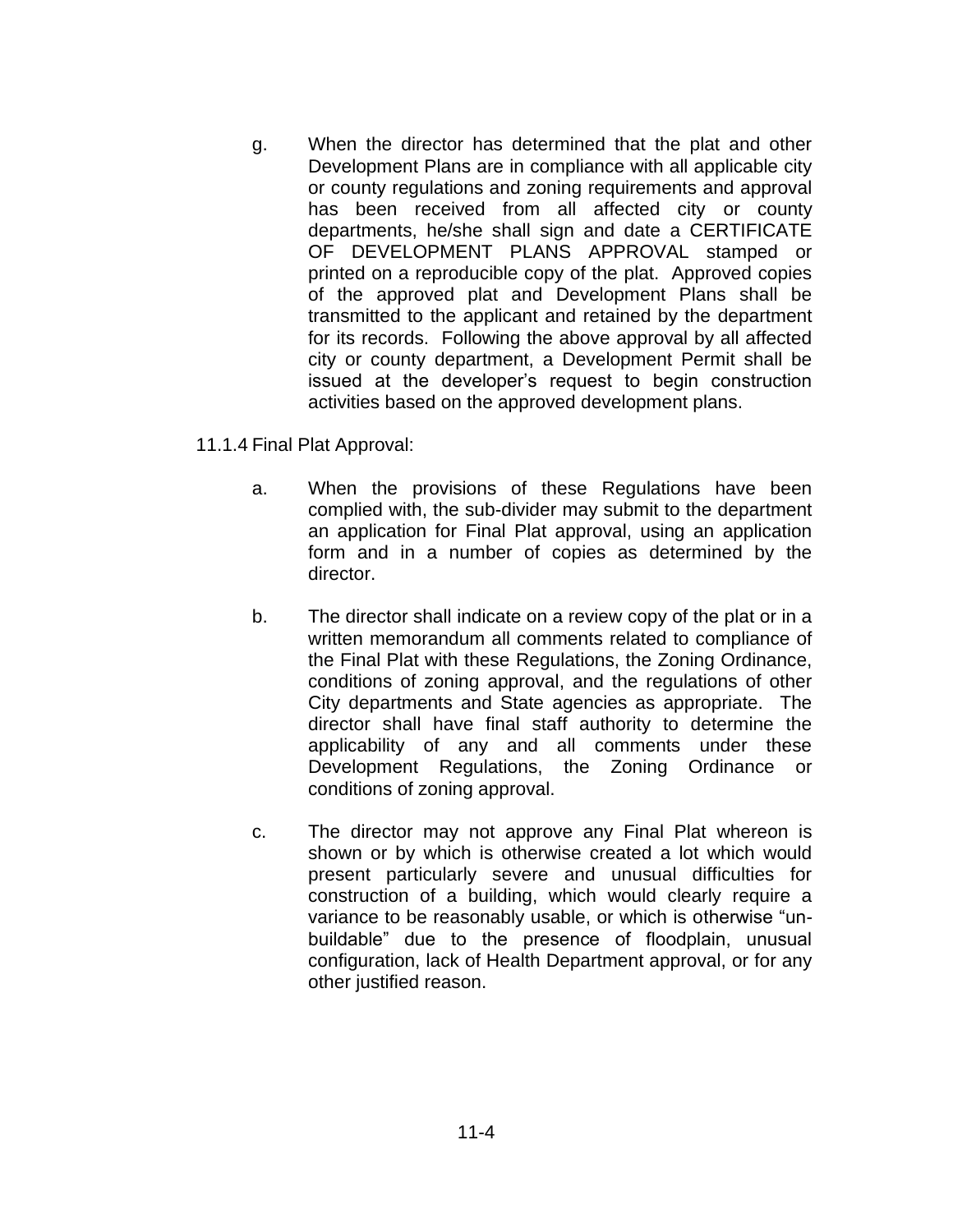- d. Lots which would appear to be buildable under certain circumstances and would require further study or additional information before a building permit could be issued, but which present problems or unusual difficulties which can reasonably be address or overcome by the lot owner, may be included in the plat with the appropriate notation of the steps necessary to allow issuance of a building permit (see Section 5.9, Lots, of the General Design Standards).
- e. The sub-divider shall be responsible for compliance with all codes, regulations, and zoning requirements and for the satisfaction of all of the comments of the director.
- f. Final approval by the director shall not be shown on the Final Plat until all requirements of these and other applicable regulations have been met, and the director has received a completed Certificate of Development Conformance, an executed Development Performance and Maintenance Agreement, and Certificate of Corporate Resolution. The Agreement shall be accompanied by a bond, letter of credit, surety escrow agreement providing for the maintenance of all installations and improvements required by these Regulations in the subdivision for a period not to exceed twelve (12) months following the date of Approval of Development Conformance for subdivisions. The Maintenance Bond period of application may be extended by the director at the request of the developer, provided it is in the best interest of the health, safety and welfare of the public.
- g. The director shall further determine that:
	- (1) All improvements and installations to the subdivision required for approval of the Final Plat under the rules and regulations of the City of Buford have been completed in accordance with the appropriate specifications; or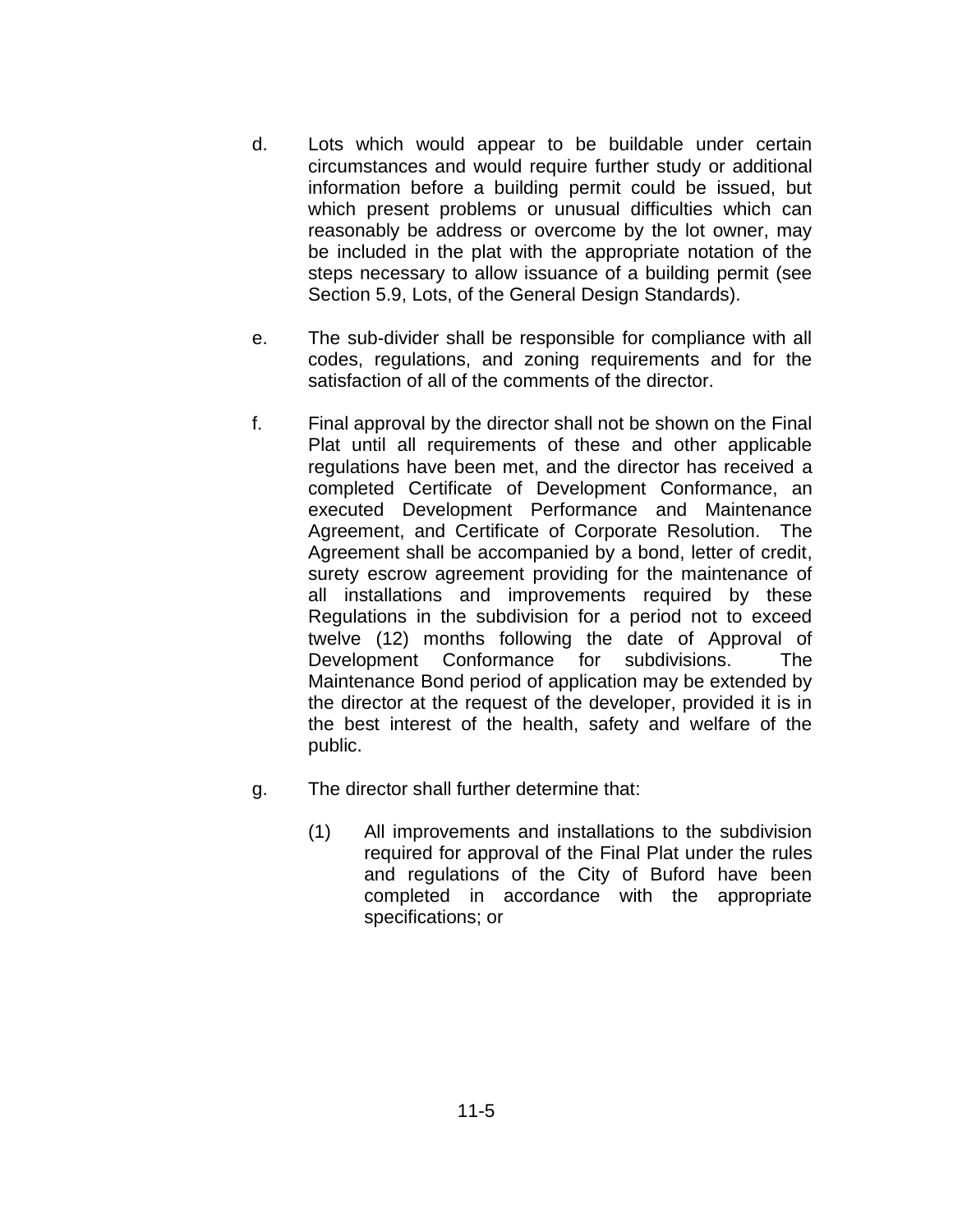- (2) All of the stormwater drainage and detention facilities, water and sewer utilities, street base and curbing construction required for approval of the final Plat have been properly installed and completed, and for those required improvements not yet completed (grassing, pavement topping, required individual lot landscaping, and sidewalks.) a performance bond, letter or credit, or surety escrow agreement shall have been filed by the subdivider with the Development Performance and Maintenance Agreement, and shall:
	- (a) Be conditioned upon the faithful performance by the subdivider or developer of all work required to complete all improvements and installations for the subdivision, or approved portion thereof, in compliance with these rules and regulations within a specified time, not to exceed thirty-six (36) months;
	- (b) Be in an amount equal to the cost of construction of the required improvements not yet completed plus an additional fifth (50) percent of said costs, as calculated by the director on the basis of yearly contract prices or city contracts, where available;
- (3) If paragraph (2) listed above is used, a maintenance bond, letter of credit, or surety escrow agreement providing for the maintenance of the work performed under the performance period shall be provided. The maintenance period shall extend for twelve (12) months after the date of the completed performance period work.
- h. Payment for materials and installation of traffic control and street name signs shall be made to the City of Buford or Gwinnett County D. O. T. as applicable in accordance with the traffic engineering regulations prior to approval of the Final Plat. Payment of the cost of striping major thoroughfares or required signalization if required and not completed by the developer shall also be received by the Engineering Department prior to approval of the Final Plat.
- i. Payment of the required plat recording fee shall be made to the department prior to approval of the Final Plat.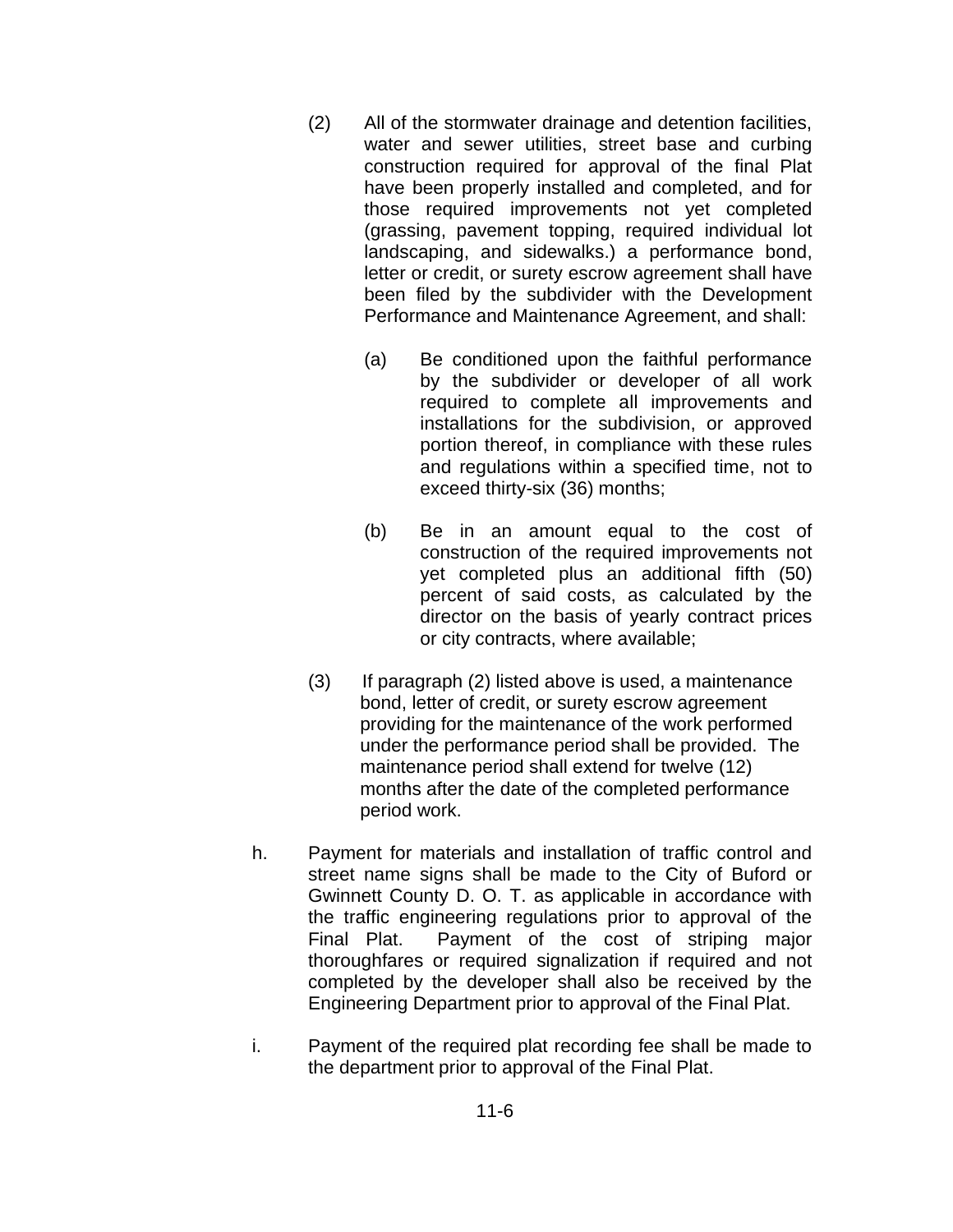- j. Once the majority vote of the City Commission has approved the Final Plat and all other affected department and agencies of government as required have certified compliance and signed the route sheet, the director shall certify by his signature on the original plat that all of the requirements of these Regulations, the Zoning Ordinance, and any conditions of zoning approval have been met, and that all other affected departments have approved the plat. The Final Plat shall not be deemed approved until it has been signed by the majority vote of the City Commission and where use of septic tanks is proposed, by a duly authorized representative of the Health Department.
- k. Once the Final Plat has been so certified, the director shall authorize it to be recorded with the Clerk of the Superior Court of Gwinnett County or Hall County, as applicable. The subdivider shall provide the department with an appropriate number of copies of the recorded plat, as determined by the director. Deeds to lands dedicated to the City of Buford in fee simple, or to Property Owner Associations for park or recreational use, shall be recorded simultaneously with the Final Plat.
- l. Periodically, but no less often than once each month, the director shall submit a listing of all approved Final Plats to the Board of Commissioners for ratification of acceptance of all dedications.

#### 11.2 NON-SUBDIVISION REVIEW PROCEDURES

11.2.1 Pre-Application Conference:

Whenever any development of a single parcel of land (other than a subdivision or a one or two-family dwelling) is proposed to be made, the developer is encouraged to present to the department preliminary documents and graphic exhibits to permit early evaluation of the developer's intentions and coordination with the Comprehensive Plan, Zoning Ordinance, Metropolitan River Protection Act, etc., and to inform and provide the developer with the necessary regulations in order to properly accomplish the proposed project.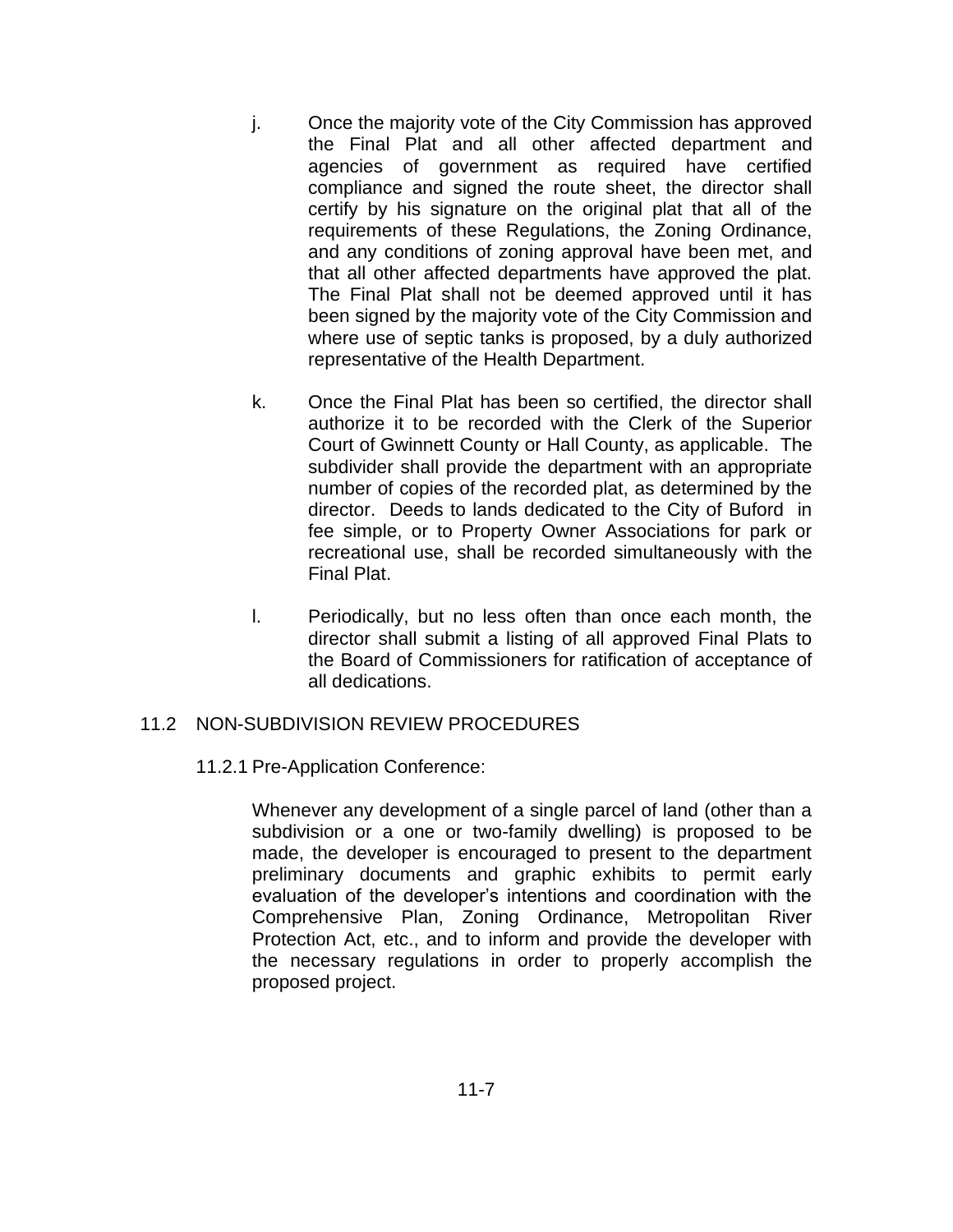# 11.2.2 Concept Plan Approval:

- a. Application for Concept Plan Approval shall be submitted to the department using an application form and in a number of copies to be determined by the director.
- b. The Concept Plan shall include the entire property being developed. Properties which adjoin the subject property and which are under the same ownership or control as the subject property shall be so indicated. In such case the developer elects not to submit a Concept Plan, then the developer may proceed directly with the submittal of Development Plans, if they show the entire parcel being developed. In so doing, however, the developer assumes the risk of premature design and engineering expenses in the event that the city requires subsequent design and engineering changes.
- c. Following Concept Plan approval, a clearing and grubbing permit shall be issued at the developer's request based on a Tree Protection Plan (if required – see Tree Protection Ordinance) and Soil Erosion and Sedimentation Control Plan approved by the department, and consistent with an approved certificate issued under the Metropolitan River Protection Act, if applicable.
- d. Following Concept Plan approval, a grading permit may be issued at the developer's request based on the requirements above for a clearing and grubbing permit and in addition, a Stormwater Management Report (Hydrology Study) shall be submitted and approved.
- e. Copies of the approved Concept Plan shall be provided to the department for permanent record, in a number as determined by the director.
- 11.2.3 Site Development Plans Approval:
	- a. An application for Development Plans approval and issuance of a development permit shall be submitted to the department using an application form and in a number of copies as determined by the director. The Development Plans may encompass a portion of a property included within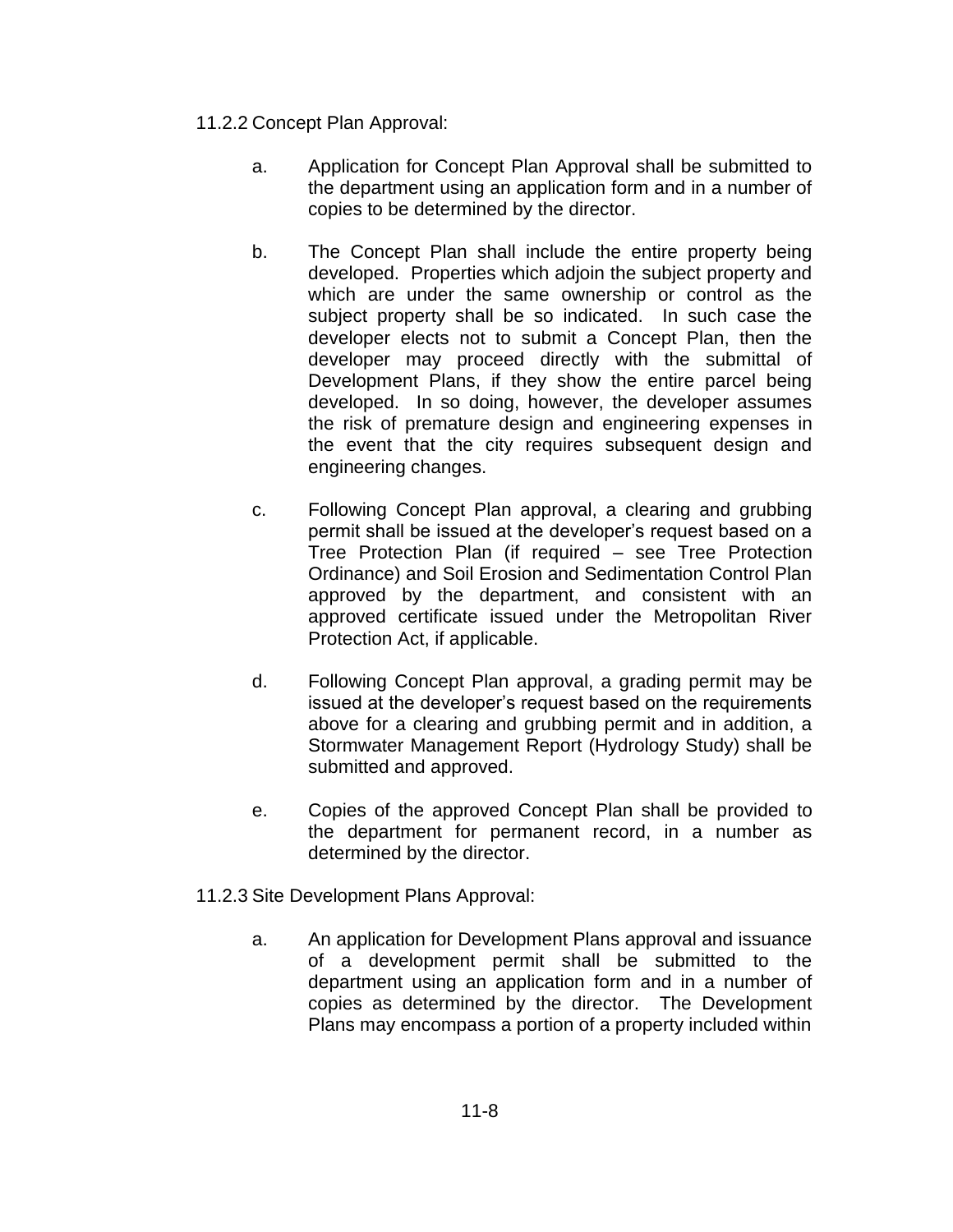an approved Concept Plan. However, if no Concept Plan has been approved, the Development Plans must include the entire property being developed and having similar zoning. As required under Section 10.6 of these Regulations, the application shall include the Site Plan and construction drawings, as appropriate to the project. All construction drawings and other engineering data shall be prepared and sealed by a professional engineer or landscape architect currently registered in the State of Georgia, in accordance with the provisions of Georgia Law.

- b. The Director shall indicate on a review copy of the drawings or in a written memorandum all comments related to compliance of the Development Plans with these Regulations, principles of good design, the Zoning Ordinance, conditions of zoning approval, and the regulations of other city departments and state agencies as appropriate. The director shall have final staff authority to determine the applicability of any and all comments under these Development Regulations, the Zoning Ordinance or conditions of zoning approval.
- c. The developer shall be responsible for compliance with all codes, regulations, and zoning requirements and for the satisfaction of all of the noted and written comments of the director.
- d. Deeds to lands dedicated to the City of Buford in fee simple, shall be submitted to the director for recording.
- e. Should an applicant disagree with the findings or final review comments of the director or of any other city department, concluding that factual or interpretive errors have been made, the following appeal procedure shall be followed to resolve the issues:
	- (1) Submit to the Department of Planning and Development a written statement clearly defining the nature of the disagreement, the specific reference to the sections of the regulations (i.e., Sewer Regulations, Development Regulations, etc.) at issue, and the applicant's own opinion.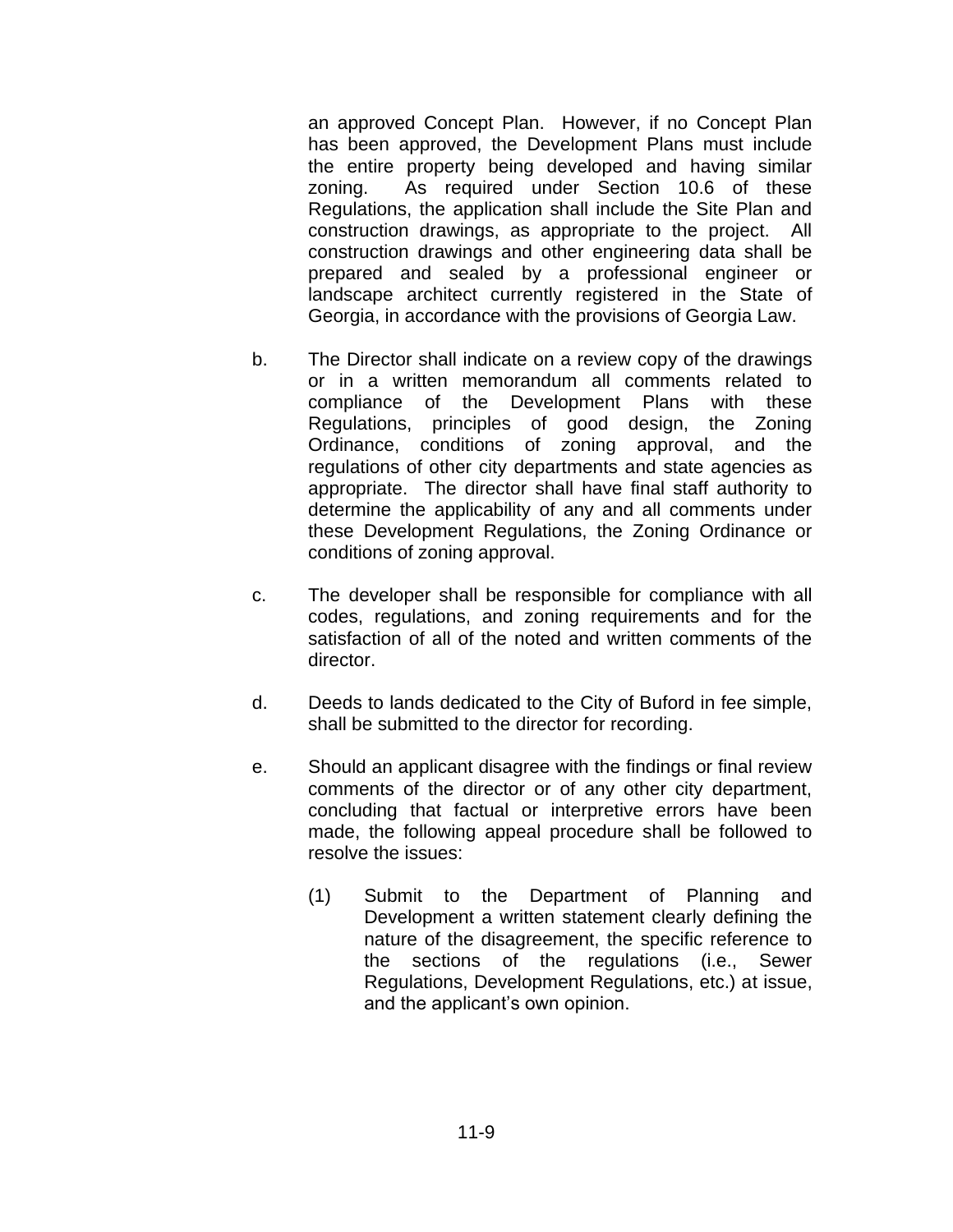- (2) Should the department under appeal fail to respond within ten (10) working days from the date of transmittal of the appeal by the Department of Planning and Development, the department shall automatically forward a copy of the appeal to the Board of Commissioners for final action in their normal course of business.
- f. When the director has determined that the Site Plan and other Development Plans are in compliance with all applicable city regulations and zoning requirements, and approval has been received from all affected city departments, he shall sign and date a CERTIFICATE OF DEVELOPMENT PLANS APPROVAL on a reproducible copy of the plan. Approved copies of the approved Development Plans shall be transmitted to the applicant and retained by the department for its records.
- g. Following the above approval by all affected city departments, and approval of a Metropolitan River Protection Act Certificate, if applicable, a development permit shall be issued at the developer's request to begin construction activities based on the approved development plans. Said permit may include clearing, grubbing, and grading as appropriate and approved as part of the project. A building permit may also be issued on the basis of the approved development permit under the provisions contained in Article 4. A Certificate of Occupancy may not be issued, however, until a Certificate of Development Conformance for the project has been executed by the owner and an executed Development Performance and Maintenance Agreement has been received in accordance with these Regulations.
- 11.2.4 Certificate of Development Conformance Approval Process:
	- a. Final approval by the director shall not be shown on the Certificate of Development Conformance until all requirements of these and other applicable regulations have been met, and the director has received a completed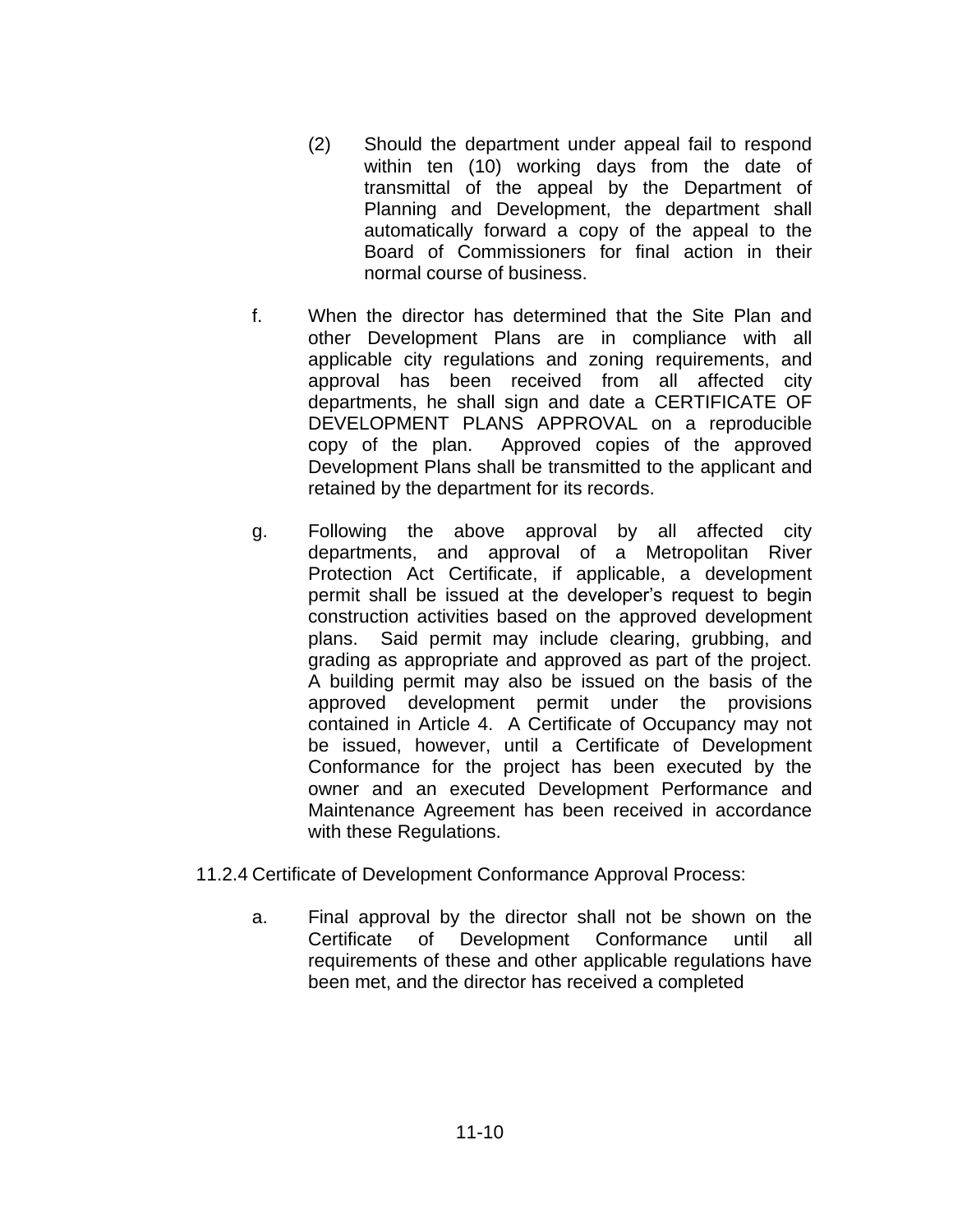Certificate of Development Conformance, an executed Development Performance and Maintenance Agreement, and Certificate of Corporate Resolution. The Agreement shall be accompanied by a bond, letter of credit or surety escrow agreement providing for the maintenance of all installations and public improvements required by these Regulations in the development for a period not to exceed twelve (12) months following the date of Approval of Development Conformance. The Maintenance Bond period of application may be extended by the director at the request of the developer, provided it is in the best interest of the health, safety and welfare of the public.

- b. The director shall further determine that:
	- (1) All public improvements and installations to the development required to be dedicated and for approval of the Certificate of Development Conformance under the rules and regulations of the City of Buford have been completed in accordance with the appropriate specifications; or
	- (2) All of the stormwater drainage and detention facilities, water and sewer utilities, street base and curbing construction required for approval of the Certificate of Development conformance have been properly installed and completed and for those required public improvements not yet completed, within areas to be dedicated, (grassing, pavement topping, required landscaping, sidewalks, etc.) a performance bond, letter of credit, or surety escrow agreement shall have been filed by the developer with the Development Performance and Maintenance Agreement, and shall:
		- (a) Be conditioned upon the faithful performance by the developer of all work required to complete all public improvements and installations required to be dedicated for the development, or approved portion thereof, in compliance with these rules and regulations within a specified time, not to exceed thirty-six (36) months;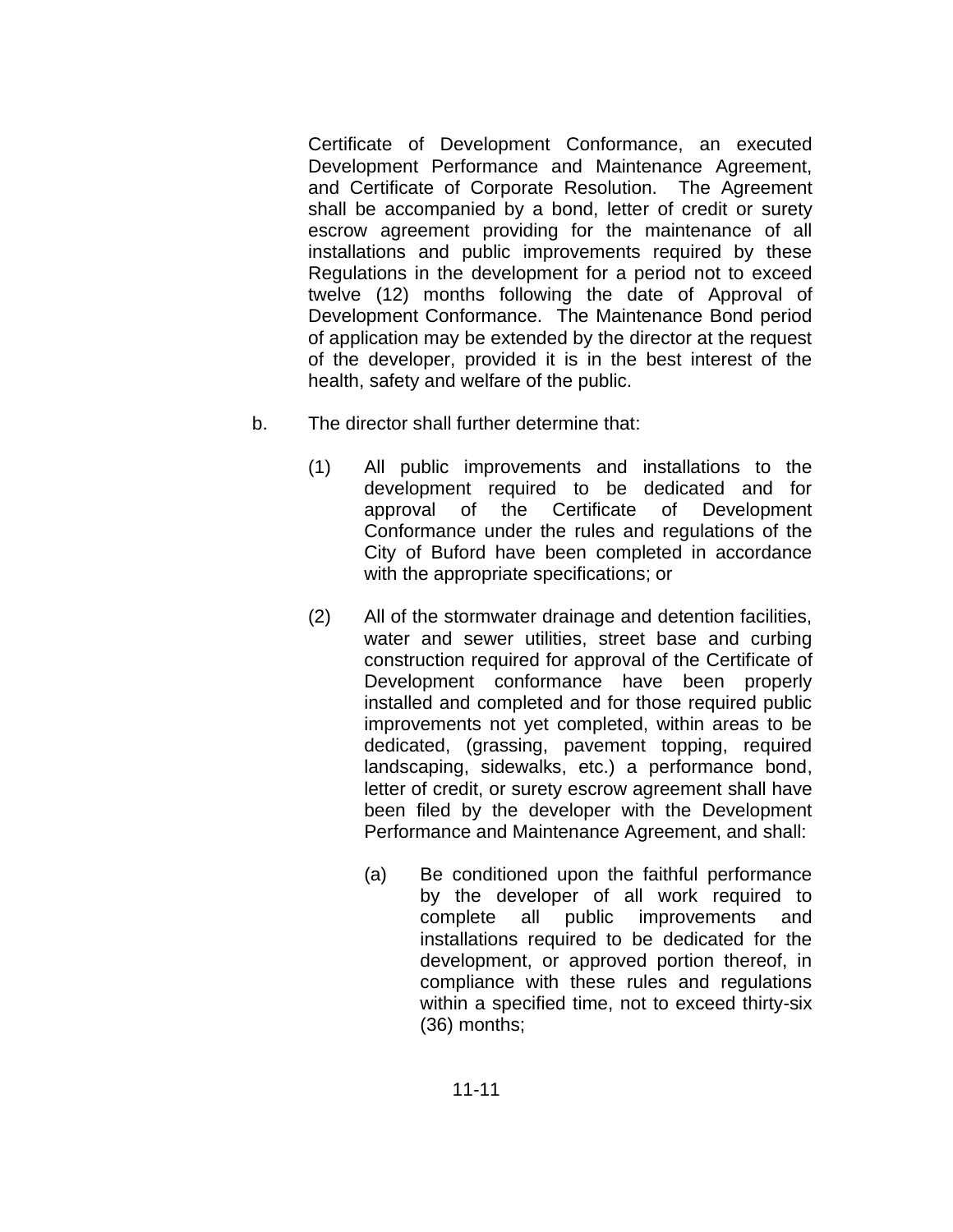- (b) Be in an amount equal to the cost of construction of the required public improvements required to be dedicated not yet completed plus an additional fifty (50) percent of said costs, as calculated by the director on the basis of yearly contracted prices or city contracts, where available;
- (3) If paragraph (2) listed above is used, a maintenance bond, letter of credit, or surety escrow agreement providing for the maintenance of the work performed under the performance period shall be provided. The maintenance period shall extend for twelve (12) months after the date of the completed performance period work.
- c. Payment for materials and installation of traffic control shall be made to the City of Buford or Gwinnett County D. O. T. in accordance with traffic engineering regulations prior to approval of the Certificate of Development Conformance. Payment of the cost of striping major thoroughfares or required signalization if required and not completed by the developer shall also be received by the City of Buford prior to approval of the Certificate of Development Conformance.
- d. Payment of the required plat recording fee shall be made to the department prior to approval of the Final Plat.
- e. Once the department has approved the Certificate of Development Conformance and all other affected departments and agencies of government as required have certified compliance and signed the route sheet, the director shall certify by his signature on the original of the Certificate of Development Conformance that all of the requirements of these Regulations, the Zoning Ordinance, and the conditions of zoning approval have been met, and that all other affected departments have approved the plat. The Certificate of Development Conformance shall not be deemed approved until it has been signed by the director and where use of septic tanks is proposed, by a duly authorized representative of the Health Department.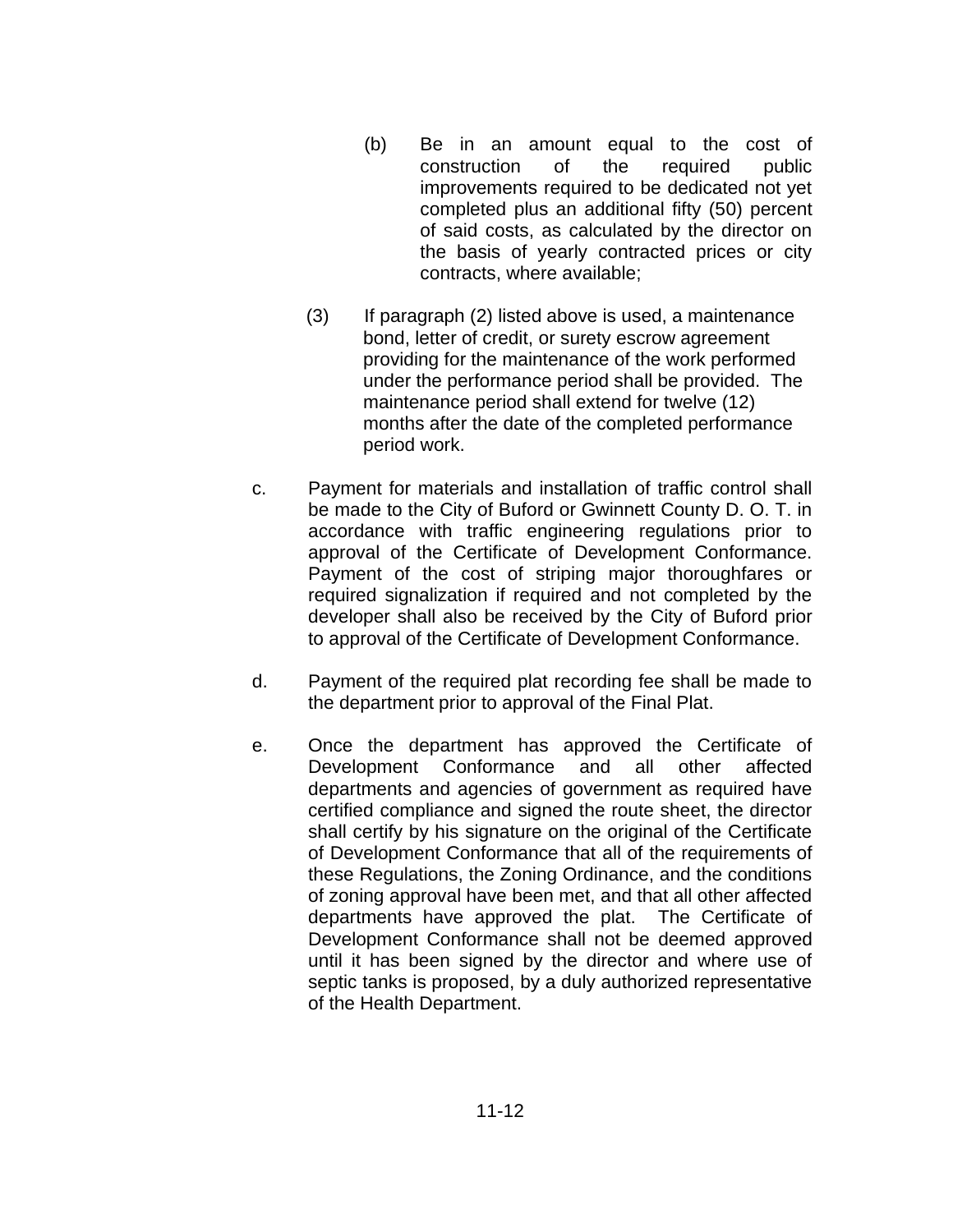- f. Once the Final Plat has been so certified, the director shall authorize it to be recorded with the Clerk of the Superior Court of Gwinnett County or Hall County, as applicable. The subdivider shall provide the department with an appropriate number of copies of the recorded plat, as determined by the director. Deeds to lands dedicated to the City of Buford in fee simple, or to Property Owner Associations for park or recreational use, shall be recorded simultaneously with the Final Plat.
- g. Periodically, but no less often than once each month, the director shall submit a listing of all approved Final Plats to the Board of Commissioners for ratification of acceptance of all dedications.

## 11.3 ASSIGNMENT OF NAMES AND ADDRESSES

- 11.3.1 Subdivision or Development Names:
	- a. Proposed subdivision or development names must be reviewed and approved prior to the issuance of a development permit. Names will be reviewed by the department upon submittal of the Preliminary Plat or Site Plan.
	- b. Proposed names shall not duplicate or too closely approximate, phonetically, the name of any other subdivision or development in Gwinnett County or its municipalities except for extensions of existing subdivisions or developments.
	- c. Subdivision and development names may be reserved if submitted and approved along with the Concept Plan for the project.

11.3.2 Street Names:

a. Proposed street names must be reviewed and approved prior to approval of a Final Plat for recording. Street names may be reserved through approval as shown on an approved Concept Plan or Preliminary Plat for the subdivision. Proposed names for private streets shall follow the same rules as for public streets.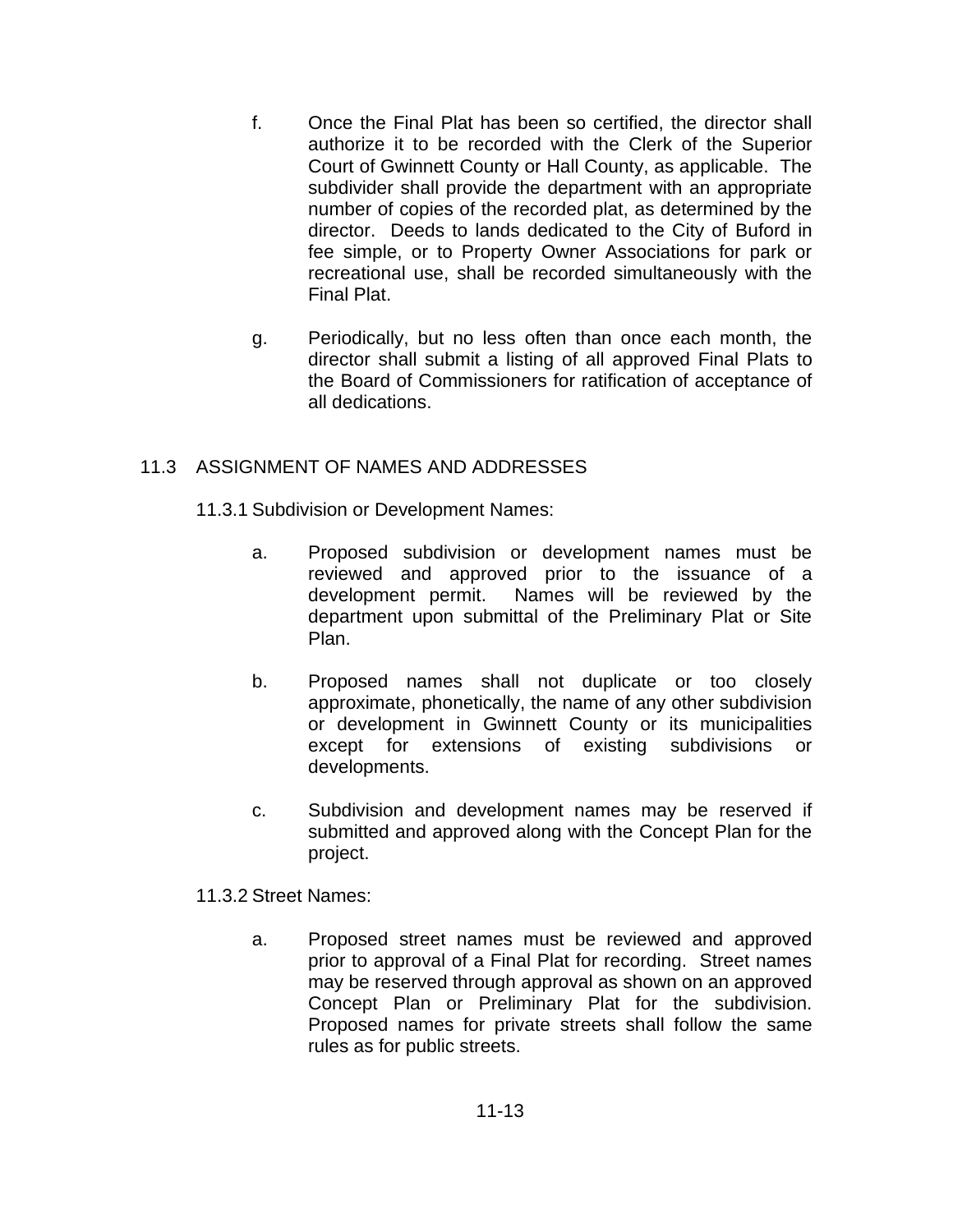- b. Street names shall consist of a root name of the developer's choosing and a suffix designation (such as "Street", "Avenue", "Drive", etc.), and shall be followed by a quadrant suffix. Directional prefixes (i.e., "North", "South") and the prefixes "old" or "new" shall not be used.
- c. All streets shall bear the proper quadrant suffix appropriate to its location within the City (i.e. NE, NW, SE, and SW), as determined by the department.
- d. A proposed street that is obviously in alignment with another already existing and named street shall bear the name of such existing street, unless this requirement is waived by the Departments of Public Safety and Engineering.
- e. Except within the same development, no proposed street name shall duplicate (be spelled the same or be phonetically the same) as an existing street name within the City of Buford regardless of the use of such suffix designations as "Street", "Avenue", "Boulevard", "Drive", "Place", "Way", "Court", or however otherwise designated. In the same subdivision, a root name may not occur more than twice.
- f. All street root names and suffix designations are subject to the approval of the department. Obscene or otherwise unacceptable language, abbreviations, contractions, or initials may not be used.
- g. Root names shall consist of no more than thirteen (13) characters including spaces, hyphens, etc. Letters not occurring in the English alphabet, and numerals, shall not be used.
- 11.3.3 Street Address Assignments:
	- a. A street address number must be assigned prior to issuance of a building permit. For any new structure proposed on a property which has not been assigned an address, a street number will be assigned upon confirmation or establishment of the property as a buildable lot of record under the requirements of these Regulations.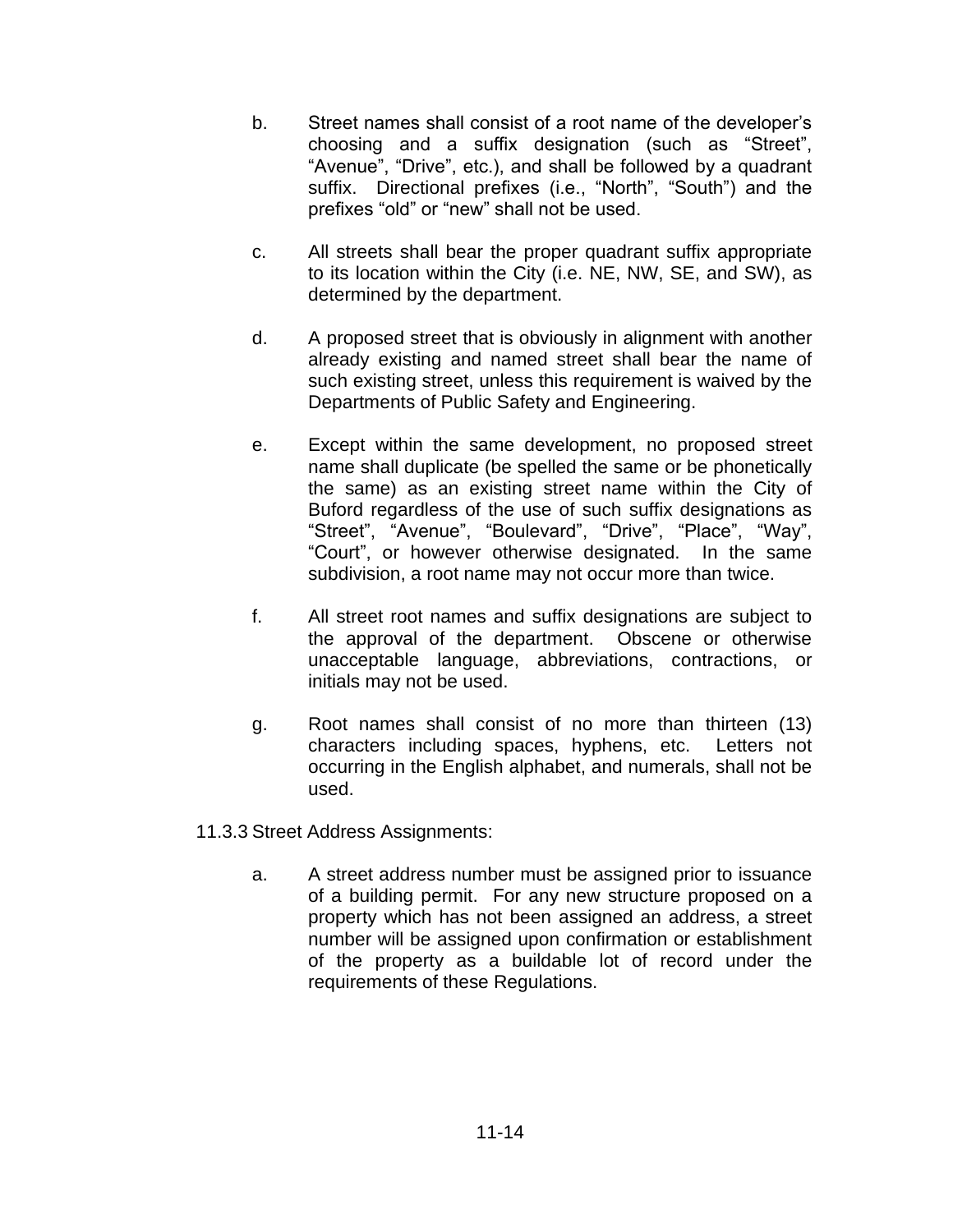b. Subdivisions:

House numbers will be assigned after an Exemption Plat or Preliminary Plat is approved for the property. Submit two (2) copies of the approved plat to the department. Block number assignments shall also be designated for abutting major street name signs at this time.

c. Commercial/Industrial Projects or Buildings:

Projects will be numbered after the developer submits the Site Plan for development review.

d. Apartment Projects:

Projects will be numbered after the developer submits copies of the Site Plan for development review. The overall development will be issued a single street address. The developer will be responsible for numbering/lettering individual buildings and units.

e. Condominium Projects:

Projects will be numbered after the developer submits the Site Plan for review. Individual units shall be numbered consecutively if located along public or private streets. Units in the "stacked-flat" configuration shall use the same numbering approach as applies to an apartment project.

- h. The following numbering systems shall be followed per postal regulations:
	- (1) Individual mailbox for each dwelling units: Each street in the project must be named.
	- (2) Cluster box system Centralized mailbox for entire project: One street name will serve to assign all house number for mail delivery.

# 11.4 INITIATION OF DEVELOPMENT ACTIVITIES

## 11.4.1 Initial Activities Required:

Following the issuance of any permit authorizing clearing or grading of a site: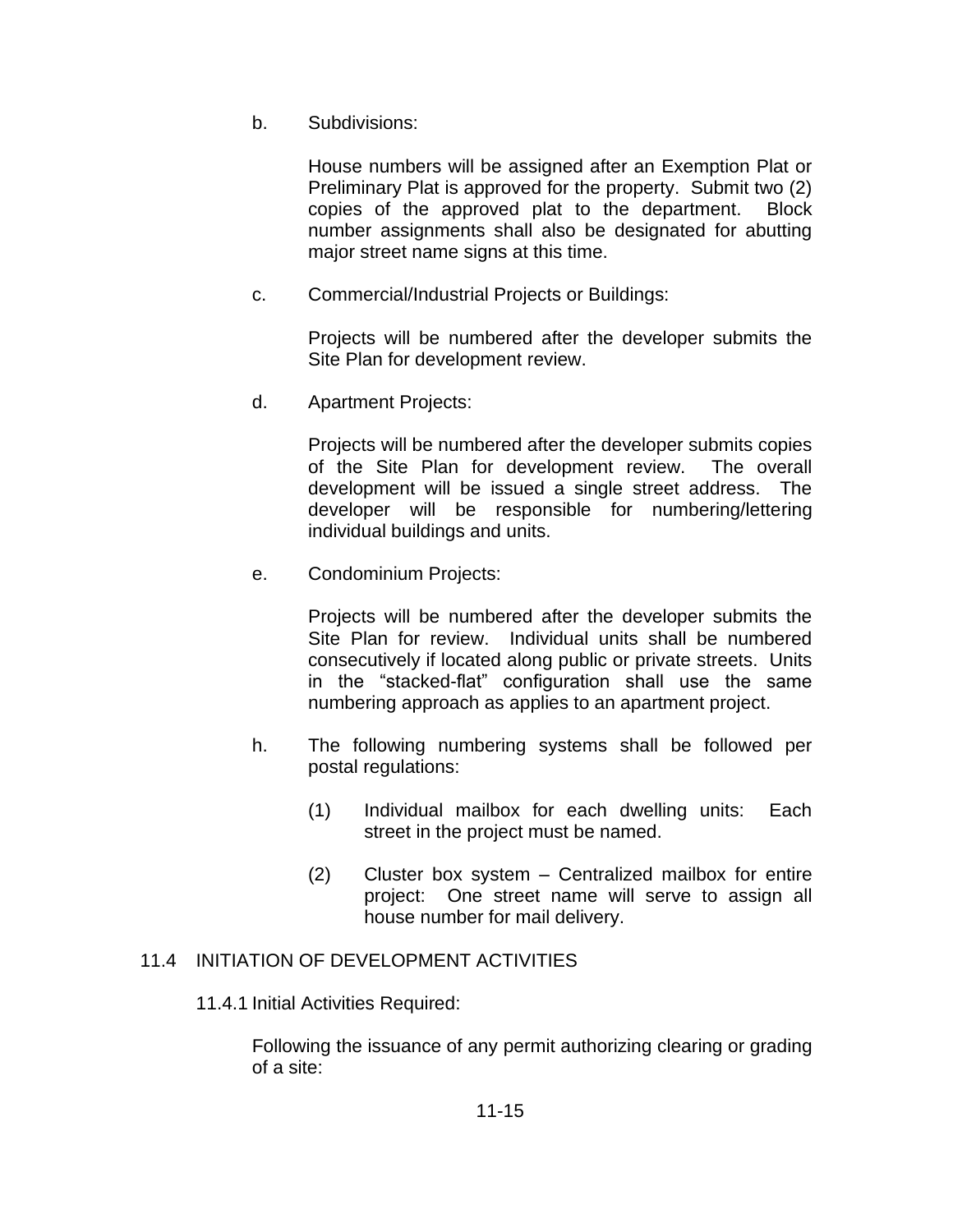- a. Required erosion control measures must be installed where practical by the developer and inspected and approved by the department prior to actual grading or removal of vegetation. All control measures shall be in place as soon after the commencement of activities as possible and in coordination with the progress of the project.
- b. Soil sedimentation facilities must be installed and operational prior to major grading operations.
- c. Areas required to be undisturbed by the Zoning Ordinance, conditions of Zoning approval, Metropolitan River Protection Act or other ordinance or regulation shall be designated by survey stakes, flags, or other appropriate markings and shall be inspected and approved by the Department of Development prior to the commencement of any clearing or grading activities.
- 11.4.2 Tree Protection Areas:

Prior to the initiation of land disturbance activities and throughout the clearing or grading process, the following must be accomplished for any designated tree protection area in accordance with an approved buffer and landscape plan or tree protection plan for the property:

- a. For those trees which are not to be removed, all protective fencing, staking, and any tree protection area signs shall be in place. These barriers must be maintained throughout the land disturbance process and should not be removed until landscaping is begun.
- b. The tree protection areas shall not be utilized for storage of earth and other materials resulting from or used during the development process.
- c. Construction site activities such as parking, materials storage, concrete washout, burning, etc. shall be arranged to prevent disturbances within the tree protection areas.
- 11.4.3 Development Inspections: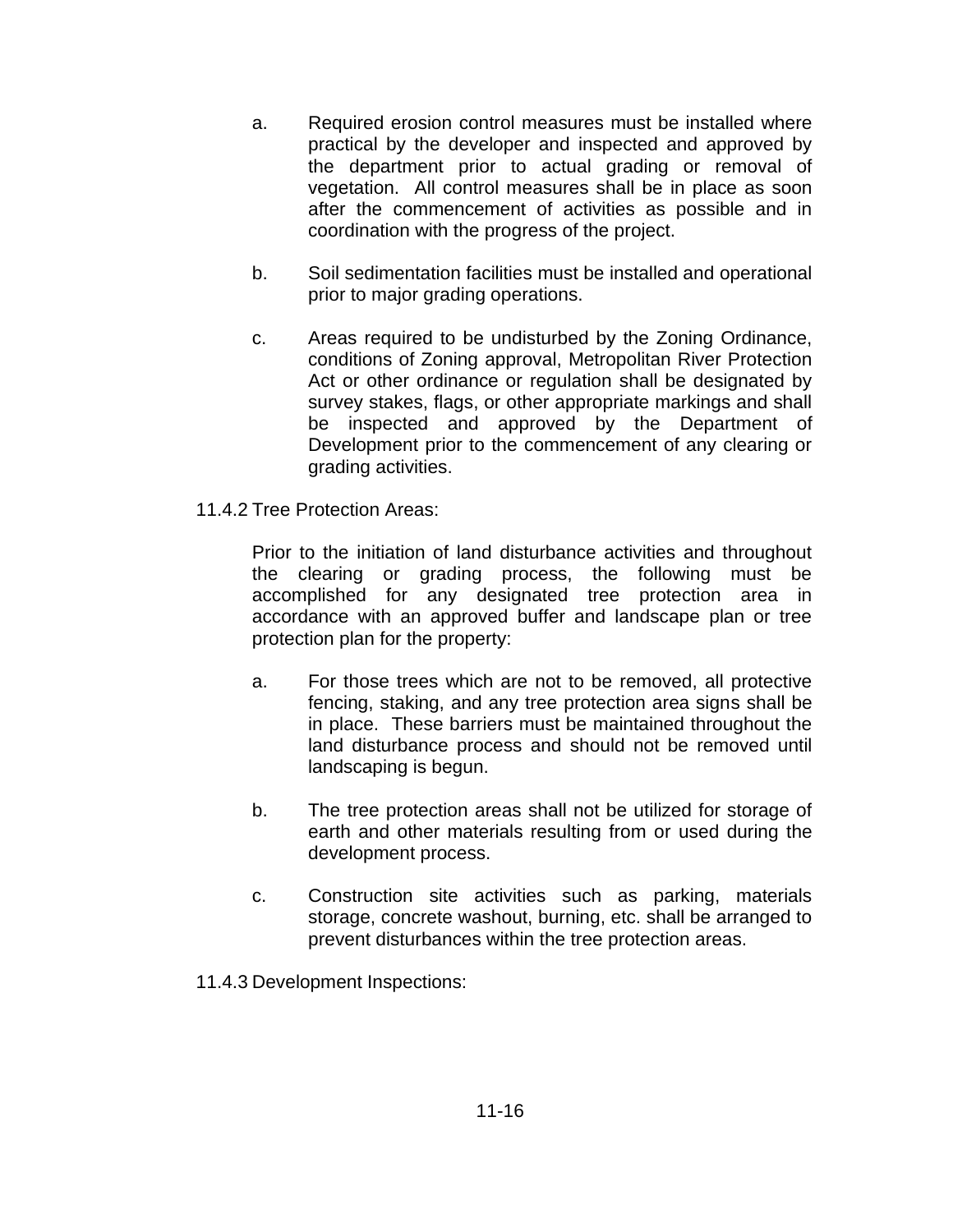Oral notification shall be made by the developer or contractor to the Development Inspections Section of the department at least twentyfour (24) hours prior to commencement of activity for each of the following phases as authorized by any permit for site work or development. Inspections shall be made by the department and passed prior to continuation of further activity or proceeding into new phases.

- a. Clearing or clearing and grubbing of the site or any portion included under the permit.
- b. Grading: Installations of slope stakes shall be required. Upon completion of roadway grading, the Water Certificate shall be submitted to the department certifying that the centerline of the road and the offset centerline of the water line is within six (6) inches of that shown on the approved plans or red-lined plan submittal. Inspection and approval shall be required prior to trenching or continuation with subbase preparation.
- c. Installation of storm drainage pipe, detention, or other storm water facilities.
- d. Installation of sanitary sewer and appurtenances.
- e. Curbing of Roadways: Inspection should be requested before the forms have been set (if used). Roadway width will be spot checked by string-line between curb stakes.
- f. Sub-Base or Sub-Grade of Streets: After compaction, the sub-grade will be string-lined for depth and crown. The subgrade shall be roll-tested and shall pass with no movement, to the satisfaction of the department.
- g. Street Base: The base will be string-lined for depth and crown, and shall pass a roll test with no movement to the satisfaction of the department.
- h. Paving: A department inspector shall be on site during the paving process to check consistency, depth, and workmanship, as applicable. For asphalt paving, the temperature of the material will be spot-checked, and the roadways will be cored after completion to check thickness.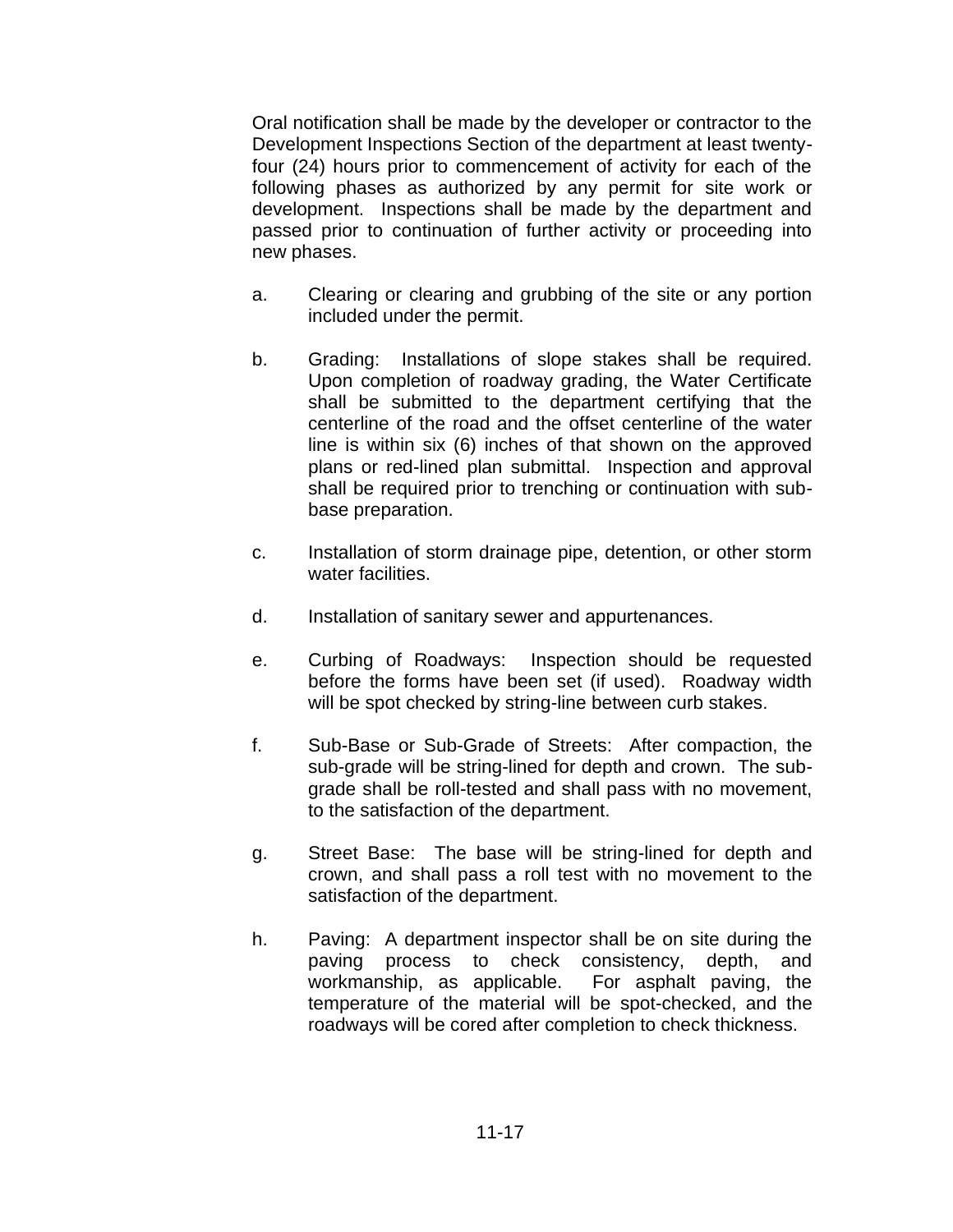11.4.4 Responsibility for Quality and Design:

The completion of inspections by the City of Buford officials or employees and authorization for work continuation shall not transfer responsibility for the quality of work performed or materials used from the contractor or developer, nor imply or transfer acceptance of responsibility for project design or engineering from the professional corporation or individual under whose hand or supervision the plans were prepared.

11.4.5 Stop Work Orders:

Work which is not authorized by an approved permit, or which is not in conformance to the approved plans for the project, or which is not in compliance with the provisions of these Regulations or any other adopted code, Regulation, or Ordinance of the City of Buford, shall be subject to immediate "Stop Work Order" by the department. Work which proceeds without having received the necessary inspections of the department shall be halted until all inspections of intervening work is completed.

11.4.6 Stabilization for Erosion Control:

If for any reason a clearing and grubbing, grading, or development permit expires after land disturbance activities have commenced, the developer shall be responsible for stabilizing the site for erosion control, under the direction of the department.

## 11.5 APPROVAL OF DEVELOPMENT CONFORMANCE

11.5.1 Pre-requisite to Final Plat or Certificate of Occupancy:

This approval shall be pre-requisite to the approval of a Final Plat or issuance of a Certificate of Occupancy for any part of a project included in a development permit, except for single-family and twofamily residential structures. The approval shall reflect the owner's certification that all site work and construction has been accomplished according to the terms of approved plans and permits, and that all facilities intended for maintenance, supervision and/or dedication to the public are in compliance with appropriate standards, regulations, codes and ordinances. Such approval shall be revoked in cases of fraud or whenever unauthorized changes are made to the site without the benefit of required permits.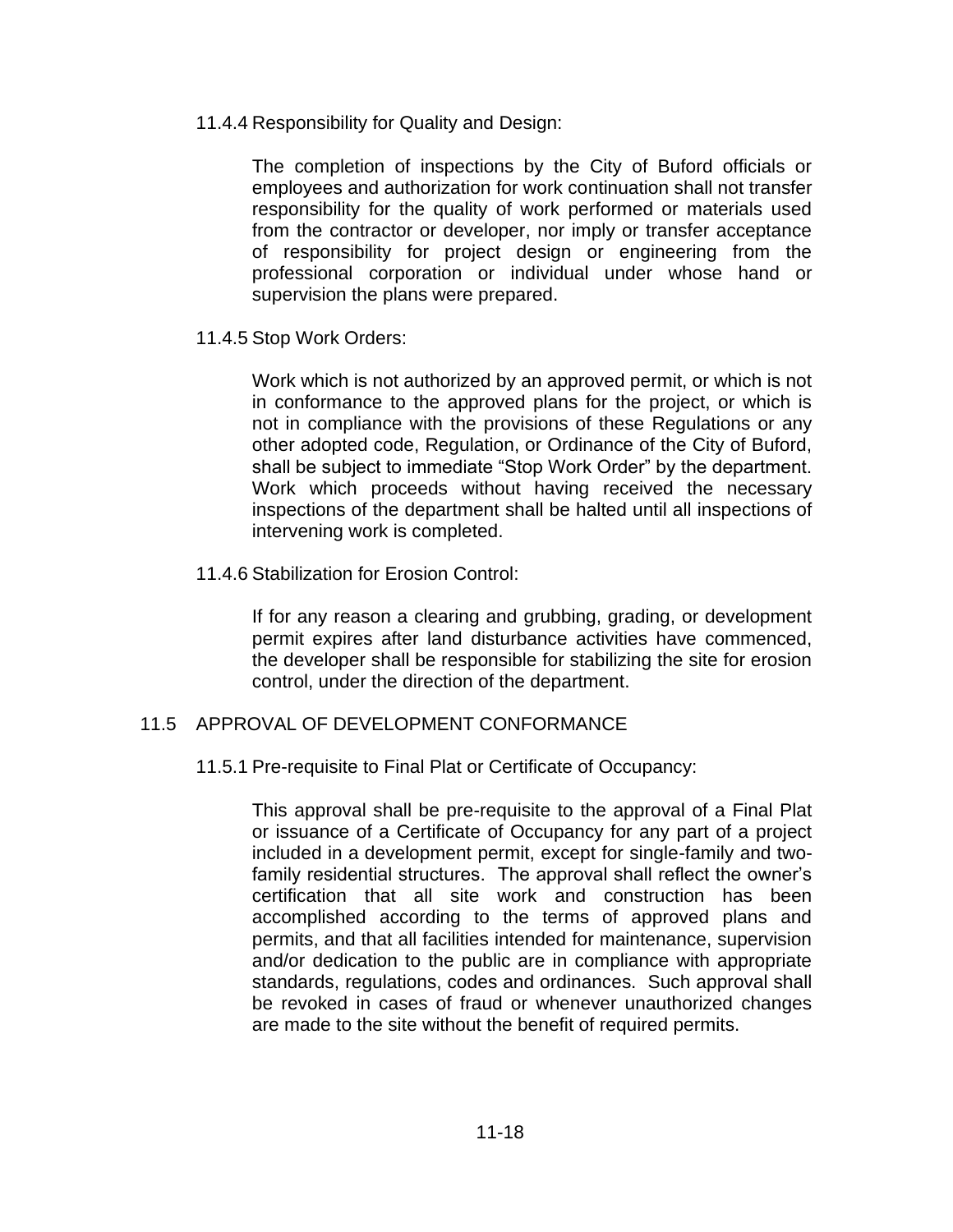## 11.5.2 Submission Requirements:

Upon completion of the project as authorized for construction by the development permit, the owner shall file a Certificate of Development Conformance with the director along with record drawings of all storm water detention facilities and modifications to the limits of the 100-year floodplain (if any). An "as-built" hydrology study shall also be submitted, updating the original hydrology study for the project with the actual parameters from the record drawing of the detention facilities. A record drawing of the sanitary sewer and water facilities shall also be prepared, separately or included with the above, and submitted to the Public Utilities Department in accordance with their regulations. The Certificate of Development Conformance shall be in a form as required by the director and shall be accompanied by a Development Performance and Maintenance Agreement completed in draft form. If the owner is a corporation, the documents shall be signed by the President or Vice President, be affixed by the corporate seal, and either the corporate secretary shall attest to the signature and affix the corporate seal, or a Certificate of Corporate Resolution shall also be submitted.

## 11.5.3 Approval:

Following final inspection and approval of all record drawings, the director shall approve the Certificate of Development Conformance.

# 11.6 PROJECT CLOSEOUT AND CONTINUING MAINTENANCE

11.6.1 Development Performance and Maintenance Agreement:

Based on the approved Certificate of Development Conformance, the owner shall file a final Development Performance and Maintenance Agreement with the director, along with any required Certificate of Corporate Resolution and Performance or Maintenance Surety, as a pre-requisite to the approval of a Final Plat or issuance of a Certificate of Occupancy for any part of a project included in the development permit, except for single-family and two-family residential structures. The Development Performance and Maintenance Agreement shall be in a form as required by the director, and shall include the following: